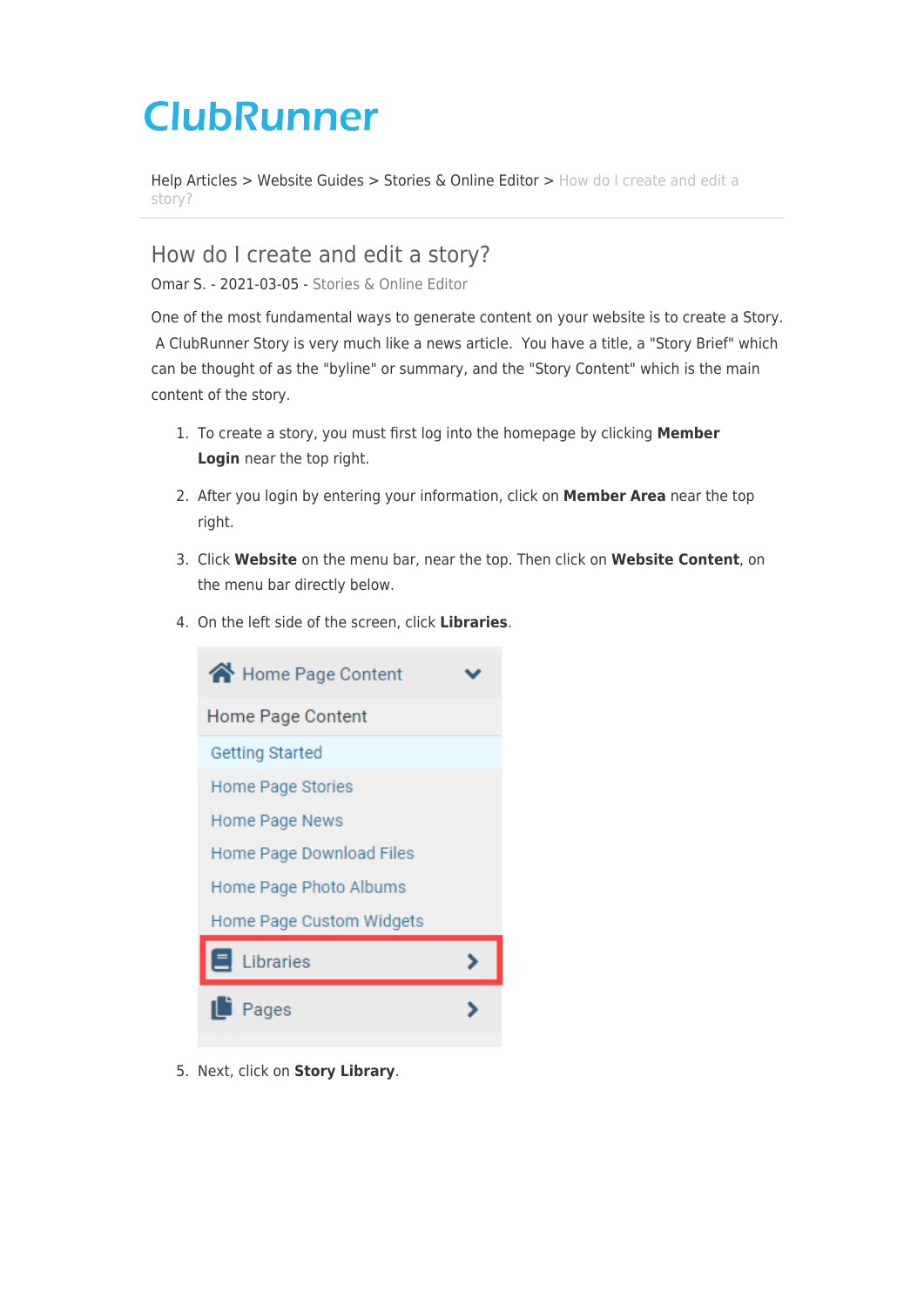

6. This will take you to the **Story Library**. This is where you can find and edit all the stories on the website. Click the orange **Create New Story** button to create a new story.

Note: To learn more about the story library please read the article called [Story](https://clubrunnersupport.com/kb/articles/160) [Library in ClubRunner](https://clubrunnersupport.com/kb/articles/160).

#### **Story Library** Click on the Story Library Link below to access all of your stories, or click on one of the other links to access the stories for a specific section of your website or bulletin Go to: Story Library Stories Widget Stories List Page Custom Page Stories Bulletin Stories Published Drafts Deleted Search: Go Show 25 v entries All stories My stories C Create New Story Title  $\div$ Author  $\bullet$  Date  $\bullet$ Show On Story Page → Status → Actions Nov 11, 2020 Edit  $\overline{\phantom{a}}$ **Fundraiser for Covid Masks**  $\checkmark$ Young Inventor Eco-Friendly Bricks Come Full Circle Nov 07, 2020 Edit  $\overline{\phantom{a}}$ Edit  $\overline{\phantom{a}}$ World Polio Day Continues to Grow Nov 28, 2016  $\overline{ }$ Rotary Foundation Named World's Outstanding Foundation for 2016 Nov 28, 2016  $\checkmark$ Edit  $\rightarrow$ Growing a Future in Cape Town Nov 28, 2016  $Edit \rightarrow$ Edit  $\overline{\phantom{a}}$ Elect to be Civil Nov 28, 2016  $\checkmark$

7. You are now on the **Create Story** page. This page allows you to create a story.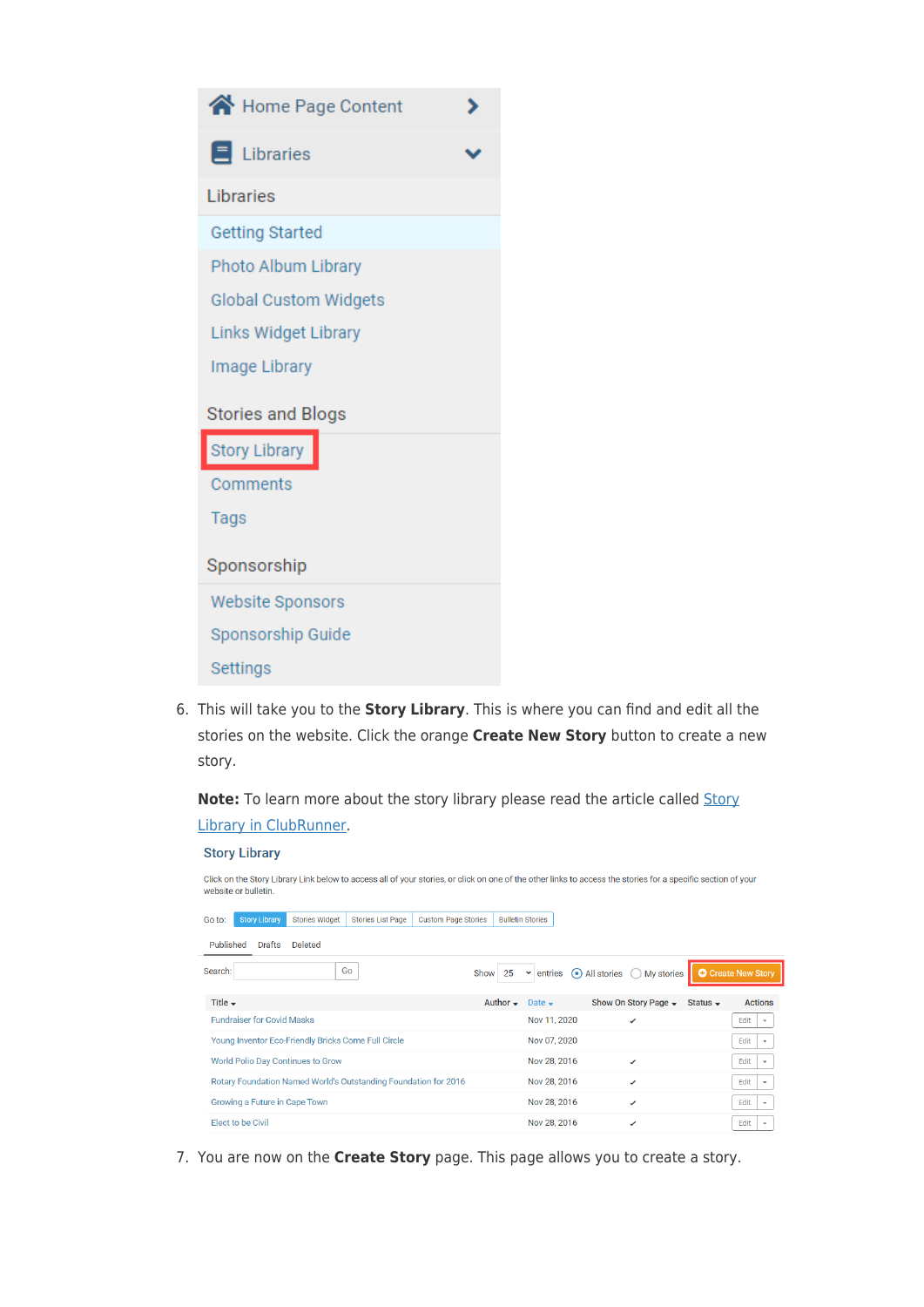- **Copy from an Existing Story**  This allows you to copy a story from the story library.
- **Title** This field is for the title of your story. This field is required.
- **Permalink** This is used as a URL link for the story being created. Normally this field is ignored.
- **Author**  This field defines the writer of the story.
- **Date** This field tells you when the story was written.
- **Display Author**  This allow you to select if you wish to display the author. If the checkbox is unchecked it will not display the author.
- **Display Date** This allow you to select if you wish to display the date of the story. If the checkbox is unchecked it will not display the author.
- **Display Social Media Share Bar** This allows you to turn on the Social Media Share Bar. This bar allows a person to share the story on social media, like Facebook, Twitter, and more.
- **Thumbnail Image** This allows you to add a thumbnail image which will display to the left of the story.

## **Add a New Story**

|                       |                                 |                     | Copy from an Existing Story |
|-----------------------|---------------------------------|---------------------|-----------------------------|
| <b>Story Settings</b> |                                 |                     |                             |
| Title                 |                                 | Format <sup>2</sup> |                             |
| Permalink             |                                 |                     |                             |
| Author                | Type at least 3 letters of name | Ø                   | Change                      |
| Date                  | Dec 14, 2020 图 《                |                     |                             |
| <b>Social Media</b>   |                                 |                     |                             |

- 8. There are now two sections: **Story Brief** & **Story Content**.
	- **Story Brief**: If the story is less then two paragraphs and has an image or two you can choose to place all of the content in this area. If your story is longer or has lots of pictures, we recommend placing the first few sentences or the first paragraph of the story in the Story Brief area with an image or two, and add the rest of the content in the next section called **Story Content**.
	- **Story Content**: This section is used to display the rest of the story's content if the story was large. If this section has content, then a **Read More...** link will be displayed on the website at the bottom of the story. If a person clicks on the link it takes them to a page which has the story brief and story content displayed. On the bulletin, this section will be displayed under the content of the story brief. This area is optional. You do not have to place any content in this section.

In this area there is a tool bar called the **Online Editor**. To learn more about it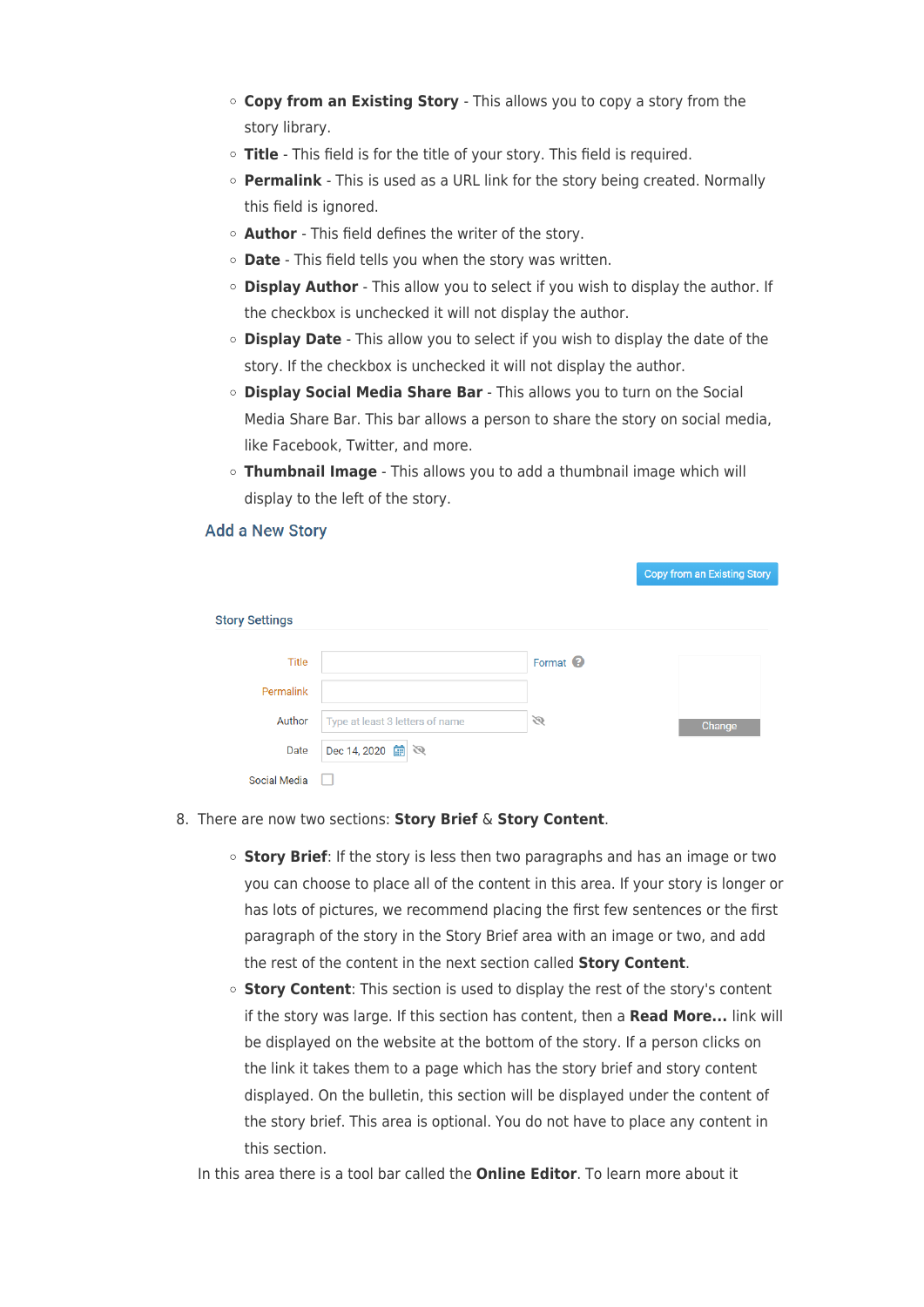please read the article titled [Explain The Online Editor/Tool Bar in Stories and](https://clubrunnersupport.com/kb/articles/153) [Widgets.](https://clubrunnersupport.com/kb/articles/153)

**Story Brief** 

| $\mathbb{X} \oplus \mathbb{G}$ $\mathbb{G} \oplus \mathbb{G} \mid \mathbb{A} \rightarrow \mid \mathbb{H} \coloneqq \mid \mathbb{H} \oplus \mathbb{H} \oplus \mathbb{H}$ . $\mathbb{E} \otimes \mid \mathbb{V} \cap \mathbb{H} \mid \mid \mathsf{Q} \downarrow$ |                            |                                                                                                                                 |  |  |  |  |  |                   |  |  |  |  |
|----------------------------------------------------------------------------------------------------------------------------------------------------------------------------------------------------------------------------------------------------------------|----------------------------|---------------------------------------------------------------------------------------------------------------------------------|--|--|--|--|--|-------------------|--|--|--|--|
| <b>Ex Image</b> $\blacksquare$ <b>O</b> $\lozenge$ $\blacksquare$ <b>Ex Embed Media</b> $\blacksquare$ <b>Ex Templates</b> $\blacksquare$ $\heartsuit$ $\Omega \triangleright \blacksquare$                                                                    |                            |                                                                                                                                 |  |  |  |  |  | $\frac{1}{20}$ 23 |  |  |  |  |
| Format                                                                                                                                                                                                                                                         | $\blacktriangleright$ Font | $\cdot$ Size $\cdot$ B $I \cup S$ $\times_{z} \times^{z} I_{x} \equiv \pm \pm \equiv \Box \cdot A \cdot$ 99 $\cdot$ 1 1 $\cdot$ |  |  |  |  |  |                   |  |  |  |  |
| Source                                                                                                                                                                                                                                                         |                            |                                                                                                                                 |  |  |  |  |  |                   |  |  |  |  |
|                                                                                                                                                                                                                                                                |                            |                                                                                                                                 |  |  |  |  |  |                   |  |  |  |  |
|                                                                                                                                                                                                                                                                |                            |                                                                                                                                 |  |  |  |  |  |                   |  |  |  |  |
|                                                                                                                                                                                                                                                                |                            |                                                                                                                                 |  |  |  |  |  |                   |  |  |  |  |
|                                                                                                                                                                                                                                                                |                            |                                                                                                                                 |  |  |  |  |  |                   |  |  |  |  |
|                                                                                                                                                                                                                                                                |                            |                                                                                                                                 |  |  |  |  |  |                   |  |  |  |  |
|                                                                                                                                                                                                                                                                |                            |                                                                                                                                 |  |  |  |  |  |                   |  |  |  |  |
|                                                                                                                                                                                                                                                                |                            |                                                                                                                                 |  |  |  |  |  |                   |  |  |  |  |
|                                                                                                                                                                                                                                                                | $\frac{1}{2}$              |                                                                                                                                 |  |  |  |  |  |                   |  |  |  |  |

Total characters: 0/20000

#### **Story Content**

| $36\%$ $\odot$ $\odot$ $\odot$ $\odot$ $\odot$ $\odot$ $\odot$ $\rightarrow$ $\downarrow$ $\equiv$ $\leftarrow$ $\leftarrow$ $\leftarrow$ $\leftarrow$ $\leftarrow$ $\leftarrow$ $\leftarrow$ $\leftarrow$ $\leftarrow$ $\leftarrow$ $\leftarrow$ $\leftarrow$ $\leftarrow$ $\leftarrow$ $\leftarrow$ $\leftarrow$ $\leftarrow$ $\leftarrow$ $\leftarrow$ $\leftarrow$ $\leftarrow$ $\leftarrow$ $\leftarrow$ $\leftarrow$ $\leftarrow$ $\leftarrow$ |                   |  |  |  |  | $\boxplus$ | $Q$ $\frac{1}{2}$ $\equiv$ |                |  |                                                                                                                                                                                                                                                                                                                                     |  |
|------------------------------------------------------------------------------------------------------------------------------------------------------------------------------------------------------------------------------------------------------------------------------------------------------------------------------------------------------------------------------------------------------------------------------------------------------|-------------------|--|--|--|--|------------|----------------------------|----------------|--|-------------------------------------------------------------------------------------------------------------------------------------------------------------------------------------------------------------------------------------------------------------------------------------------------------------------------------------|--|
| <b>Ex Image</b> $\blacksquare$ <b>O</b> $\lozenge$ $\blacksquare$ <b>E</b> Embed Media $\blacksquare$ <b>E</b> Templates $\blacksquare$ $\heartsuit$ $\Omega \vDash$                                                                                                                                                                                                                                                                                 |                   |  |  |  |  |            |                            | $\frac{1}{20}$ |  |                                                                                                                                                                                                                                                                                                                                     |  |
| Format                                                                                                                                                                                                                                                                                                                                                                                                                                               | $\mathbf{F}$ Font |  |  |  |  |            |                            |                |  | $\mathbf{v}$ Size $\mathbf{v}$ B I U S $\mathbf{x}_2$ $\mathbf{x}^2$ $\mathbf{I}_\mathbf{x}$ $\mathbf{E}$ $\mathbf{E}$ $\mathbf{E}$ $\mathbf{E}$ $\mathbf{E}$ $\mathbf{E}$ $\mathbf{E}$ $\mathbf{E}$ $\mathbf{E}$ $\mathbf{E}$ $\mathbf{E}$ $\mathbf{E}$ $\mathbf{E}$ $\mathbf{E}$ $\mathbf{E}$ $\mathbf{E}$ $\mathbf{E}$ $\mathbf$ |  |
| Source                                                                                                                                                                                                                                                                                                                                                                                                                                               |                   |  |  |  |  |            |                            |                |  |                                                                                                                                                                                                                                                                                                                                     |  |
|                                                                                                                                                                                                                                                                                                                                                                                                                                                      |                   |  |  |  |  |            |                            |                |  |                                                                                                                                                                                                                                                                                                                                     |  |
|                                                                                                                                                                                                                                                                                                                                                                                                                                                      |                   |  |  |  |  |            |                            |                |  |                                                                                                                                                                                                                                                                                                                                     |  |
|                                                                                                                                                                                                                                                                                                                                                                                                                                                      |                   |  |  |  |  |            |                            |                |  |                                                                                                                                                                                                                                                                                                                                     |  |
|                                                                                                                                                                                                                                                                                                                                                                                                                                                      |                   |  |  |  |  |            |                            |                |  |                                                                                                                                                                                                                                                                                                                                     |  |
|                                                                                                                                                                                                                                                                                                                                                                                                                                                      |                   |  |  |  |  |            |                            |                |  |                                                                                                                                                                                                                                                                                                                                     |  |
|                                                                                                                                                                                                                                                                                                                                                                                                                                                      |                   |  |  |  |  |            |                            |                |  |                                                                                                                                                                                                                                                                                                                                     |  |
|                                                                                                                                                                                                                                                                                                                                                                                                                                                      |                   |  |  |  |  |            |                            |                |  |                                                                                                                                                                                                                                                                                                                                     |  |

Total characters: 0/30000

9. The **Online Editor** tool bar is used for story creation and editing.

The **Online Editor** toolbar appears at the top of both the Story Brief and Story Content. The toolbar is a collection of shortcuts to help you with the common tasks of editing a story.

Here are some of the commonly used buttons in the toolbar:

 $\pmb{\times}$ 

- **Paste**: Regular paste.
- **Paste as Plain Text**: Remove all formatting and images from what you're pasting.
- **Paste from Word**: Use this option to paste from MS Word. At times MS Word includes extra code which could cause display issues with the story. To learn more about this feature please read the article titled: [Why Shouldn't I Paste](https://clubrunnersupport.com/kb/articles/why-shouldn-t-i-paste-from-word-directly)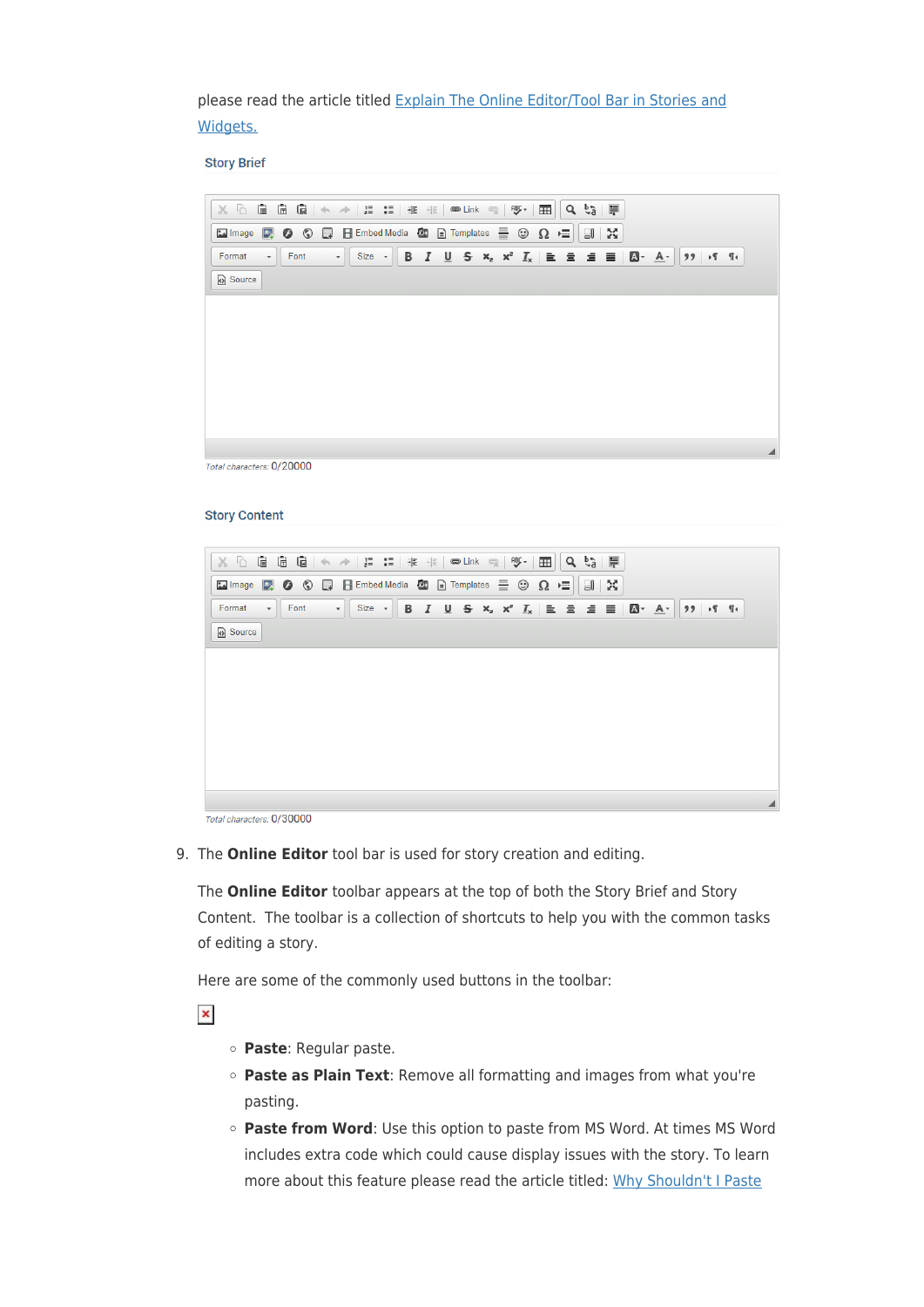### [from Word?](https://clubrunnersupport.com/kb/articles/why-shouldn-t-i-paste-from-word-directly)

 $\sim$ 

- **Add a Link**: Link externally to another website or link internally to the many elements found in ClubRunner (another story, an event, a photo gallery, etc).
- **Insert image from Image Library**: This accesses the ClubRunner Image gallery, where you will find images that have already been uploaded or you could upload.
- **Insert image from your computer**: Click this button to access your computer's folders right away, to upload a new image to ClubRunner and place it in the Story.
- **Embed Media**: This button allows you to embed all sorts of media, like [YouTube Videos.](https://clubrunnersupport.com/kb/articles/164)
- **Source**: Every story in ClubRunner is actually an HTML page. Click this button to reveal or hide the HTML/source code behind the page.
- **Maximize/Unmaximize the window**: If you are planning on writing a longer story, this maximizes the story window to allow nearly full screen editing.

**Note:** To learn more abut the online editor please read the article titled [Online](https://clubrunnersupport.com/kb/articles/153) [Editor/Tool Bar.](https://clubrunnersupport.com/kb/articles/153)

10. **Blog**. This allows you to enable comments on stories. Only members can post comments.

If you enabled comments a new check mark box will appear called **Close Comments**. This locks the comments so no new comments can be added.

**Tags** - You can enter tags in the story so it can be searched easier. After you type in the tag, hit **enter** to save it. To enter in more than one tag, hit enter after each tag you enter.

| <b>BIOG</b> |                   |                              |        |                       |                  |
|-------------|-------------------|------------------------------|--------|-----------------------|------------------|
|             | Comments          | Enable Comments <sup>2</sup> |        |                       |                  |
|             | Tags <sup>8</sup> |                              |        |                       |                  |
|             |                   |                              |        |                       |                  |
|             |                   |                              | Cancel | Save Changes as Draft | Save and Publish |

- 11. Once you are done there are a few options located at the bottom right of the page.
	- 1. **Save and Publish** This will save and publish the story and take you to step 10.
	- 2. **Save Changes as Draft** This will save the story as a draft so you would be able to complete it later. The story will not appear on the website or bulletin until it gets published. The draft of the story can be found in the Drafts tab in the Story Library.
	- 3. **Cancel** This will exit out the story with out saving it.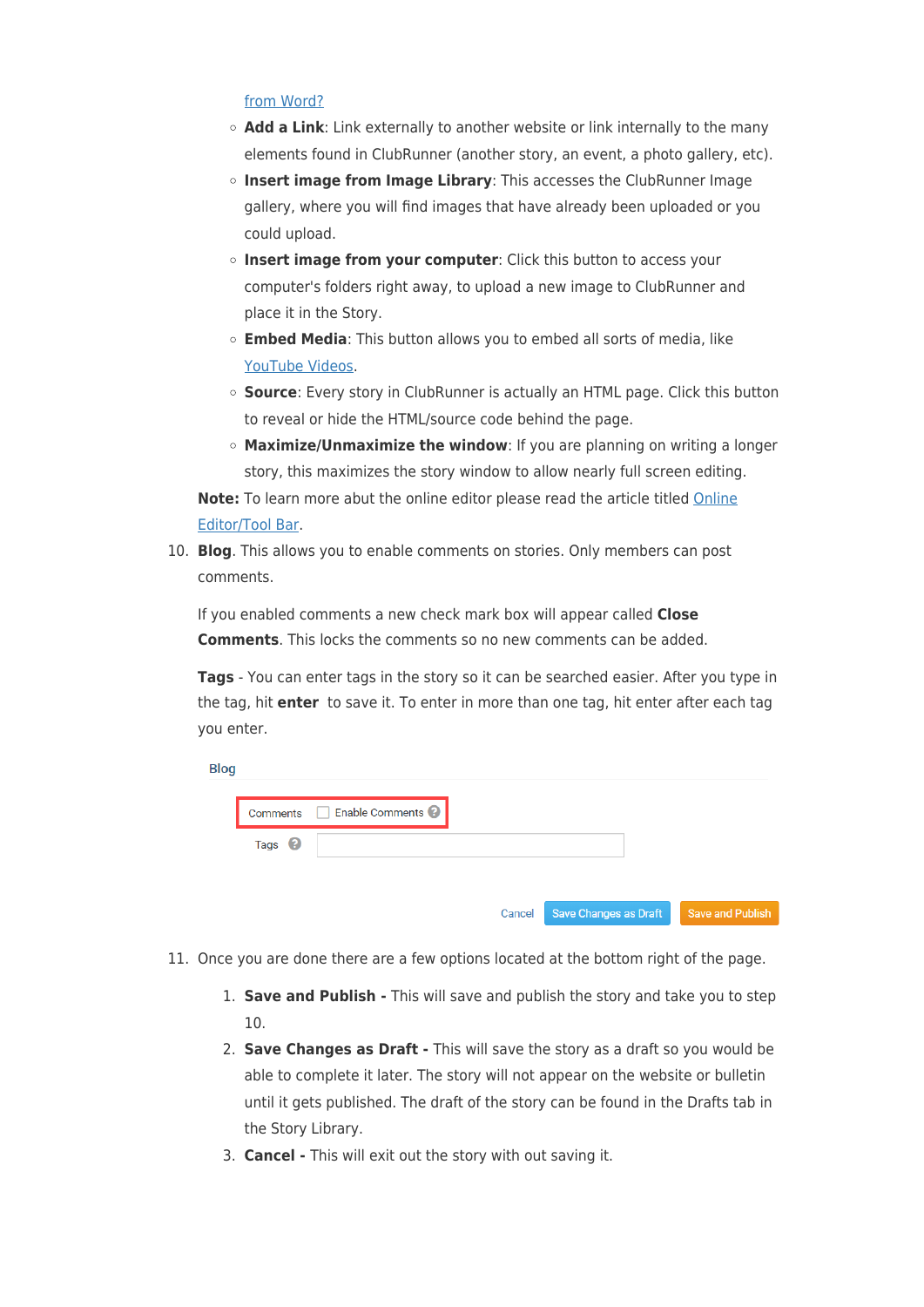| <b>Blog</b>       |                 |        |                       |                  |
|-------------------|-----------------|--------|-----------------------|------------------|
| Comments          | Enable Comments |        |                       |                  |
| Tags <sup>?</sup> |                 |        |                       |                  |
|                   |                 |        |                       |                  |
|                   |                 | Cancel | Save Changes as Draft | Save and Publish |

- 12. After you click **Save and Publish** a box will appear asking where you would like the story to be displayed.
	- **Display on Home Pages Stories widget** This will place the story at the top of your stories widget on your home page.
	- **Display on Story List Page** This will play the story at the top of the stories built in page.
	- **Display in Bulletins** You can choose which active bulletin you would like this story to be displayed in.
- 13. Click **Confirm** to save the choice.

| <b>Publish Story</b>                                                                                                                          |  |
|-----------------------------------------------------------------------------------------------------------------------------------------------|--|
| Please select where you want this story to appear once<br>published.<br>✔ Display on Home Page Stories widget<br>✔ Display on Story List Page |  |
| $\Box$ Display in Bulletins:<br>□ Invitation to Join Rotary (Jun 13, 2017)                                                                    |  |

| Cancel | Confirm |
|--------|---------|
|--------|---------|

14. The story will now display were you selected it to be displayed.

Related Content

- [What is the Stories list page?](https://www.clubrunnersupport.com/kb/articles/what-is-the-stories-list-page)
- [How do I add an image?](https://www.clubrunnersupport.com/kb/articles/how-do-i-add-an-image)
- [What features are available within the Online Editor?](https://www.clubrunnersupport.com/kb/articles/what-features-are-available-within-the-online-editor)